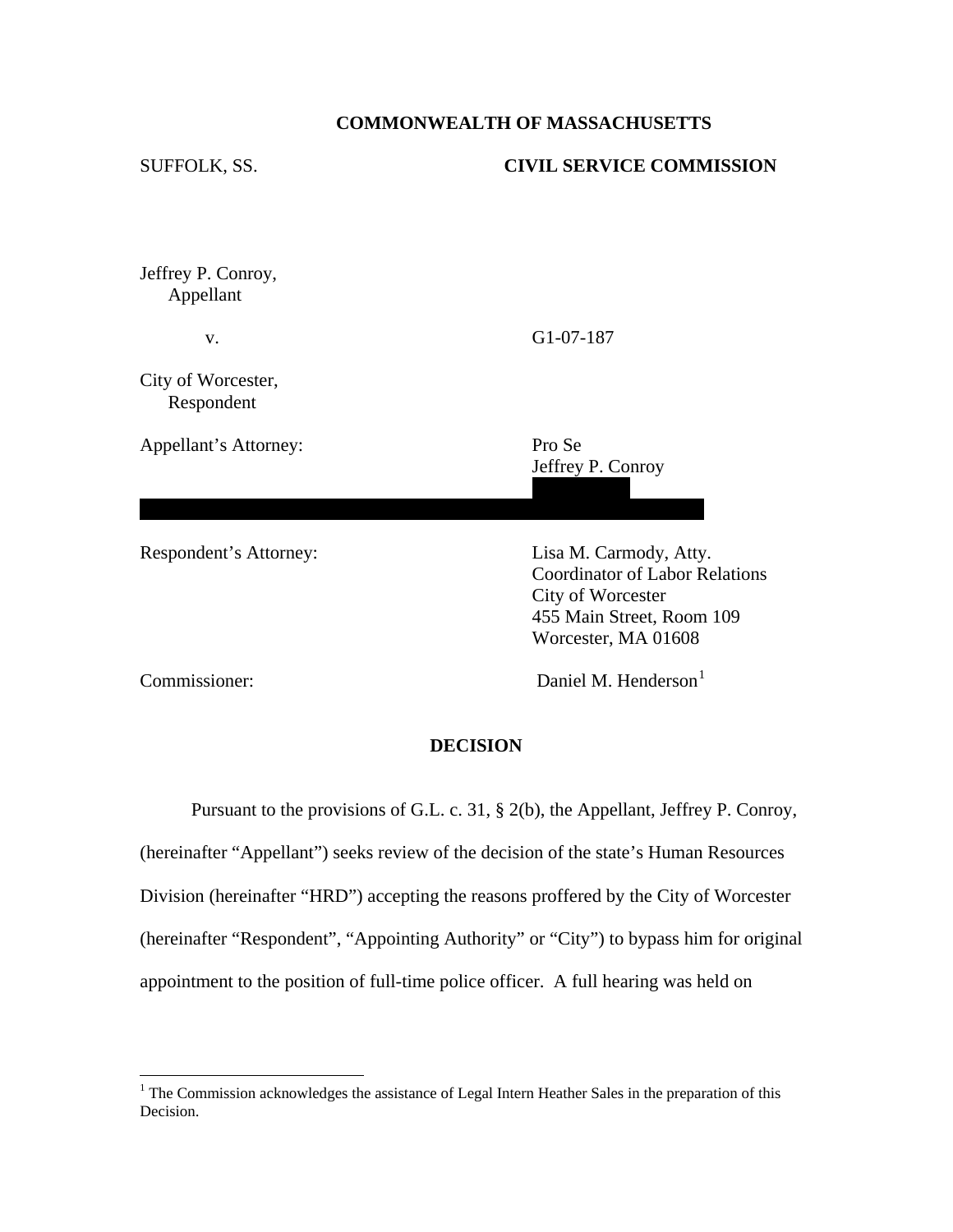January 12, 2009 at the offices of the Civil Service Commission (hereinafter

"Commission"). One (1) audiocassette was made of the hearing.

### **FINDINGS OF FACT:**

Based on the documents entered into evidence, (exhibits 1 - 13), the HRD document packet, a stipulation of facts, the testimony of: the Appellant, Jeffrey P. Conroy, and Officer Michael Girardi, I make the following findings of facts:

- 1. The Appellant was listed on Certification #260722 issued by HRD, of the Commonwealth, for 15 police officer vacancies including 2 with military appointments in response to a Requisition from The City of Worcester. (Stipulated fact)
- 2. Appellant ranked  $11<sup>th</sup>$  on the certification among those willing to accept employment and there were a number of candidates selected that were ranked below the Appellant. (Stipulated fact)
- 3. On March 15, 2007, by letter HRD accepted the Appointing Authority's claim that the Appellant did not qualify (unsuitable) for appointment to the position for negative reasons regarding: 1) poor driving record and 2) poor employment history; and notified Appellant of same. (Administrative notice of Case file, Stipulated fact)
- 4. The City's bypass letter to HRD dated December 4, 2006 listed "29 traffic violations in the past 8 years, including 4 citations for speeding, 2 surchargeable accidents, and on December 23, 2001 a license suspension due to 7 surchargeable events in a one year period. The numerous traffic violations the candidate has committed demonstrate a total disregard for the law, immaturity, irresponsibility and poor judgment." The second reason for bypass listed in the letter was a "poor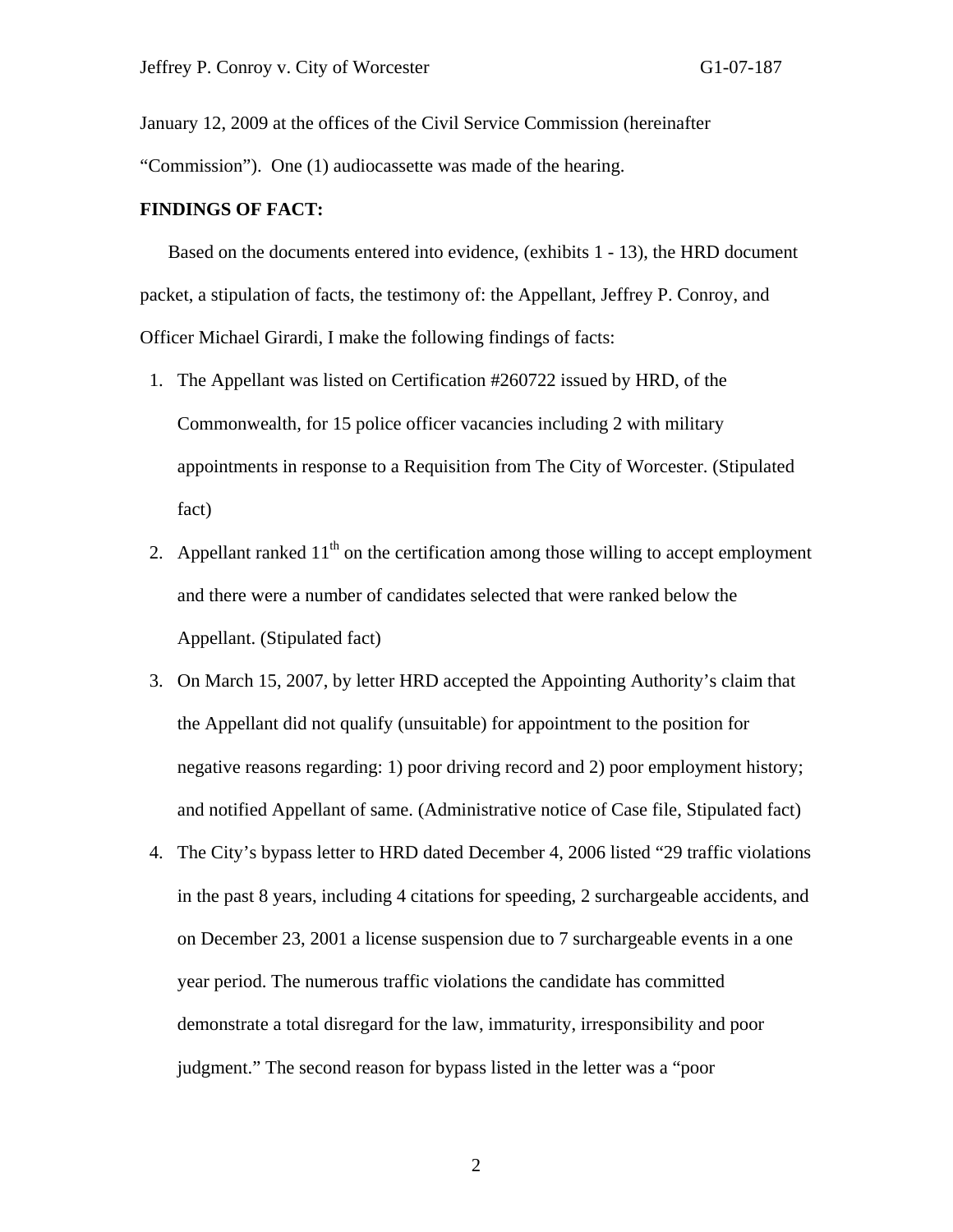employment record" which relied entirely upon a telephone representation from Chris Duva of Duva Distributors that the Appellant was fired from his position. Duva apparently explained the four step progressive discipline process that is used to terminate an employee. However, according to the letter, Duva did not claim that the process was followed in the Appellant's case. (Administrative notice of Case file)

5. The City's bypass letter to HRD dated December 4, 2006 was prepared and signed by Kathleen G. Johnson, the City's Acting Director of Human Resources. She did not testify at this Commission hearing. (Administrative notice of Case file)

## *Poor Driving Record*

2001

- 6. Officer Michael Girardi (hereinafter "Girardi"), who has been employed with the City of Worcester for fifteen years, was assigned to conduct a background investigation on Appellant including the acquisition of a driving history from the Massachusetts Registry of Motor Vehicles. (Testimony of Girardi)
- 7. The position of a police officer requires the operation of a motor vehicle and a need to show adherence to the laws of operating a motor vehicle. (Testimony of Girardi)
- 8. The Appellant's Registry of Motor Vehicle driving record acquired by the Police Department was entered into evidence without objection and the record delineates the following:

 Appellant failed to signal in Worcester on November 23, 1998. Appellant had a surchargeable accident in Worcester on February 10, 1999. Appellant had a minor traffic incident in Worcester on May 6, 2000. Appellant had a surchargeable accident in North Brookfield on March 18, Appellant received a citation for a lane violation and failure to give a signal in Auburn on June 23, 2001.

Appellant received a citation for speeding in Worcester on August 7, 2001.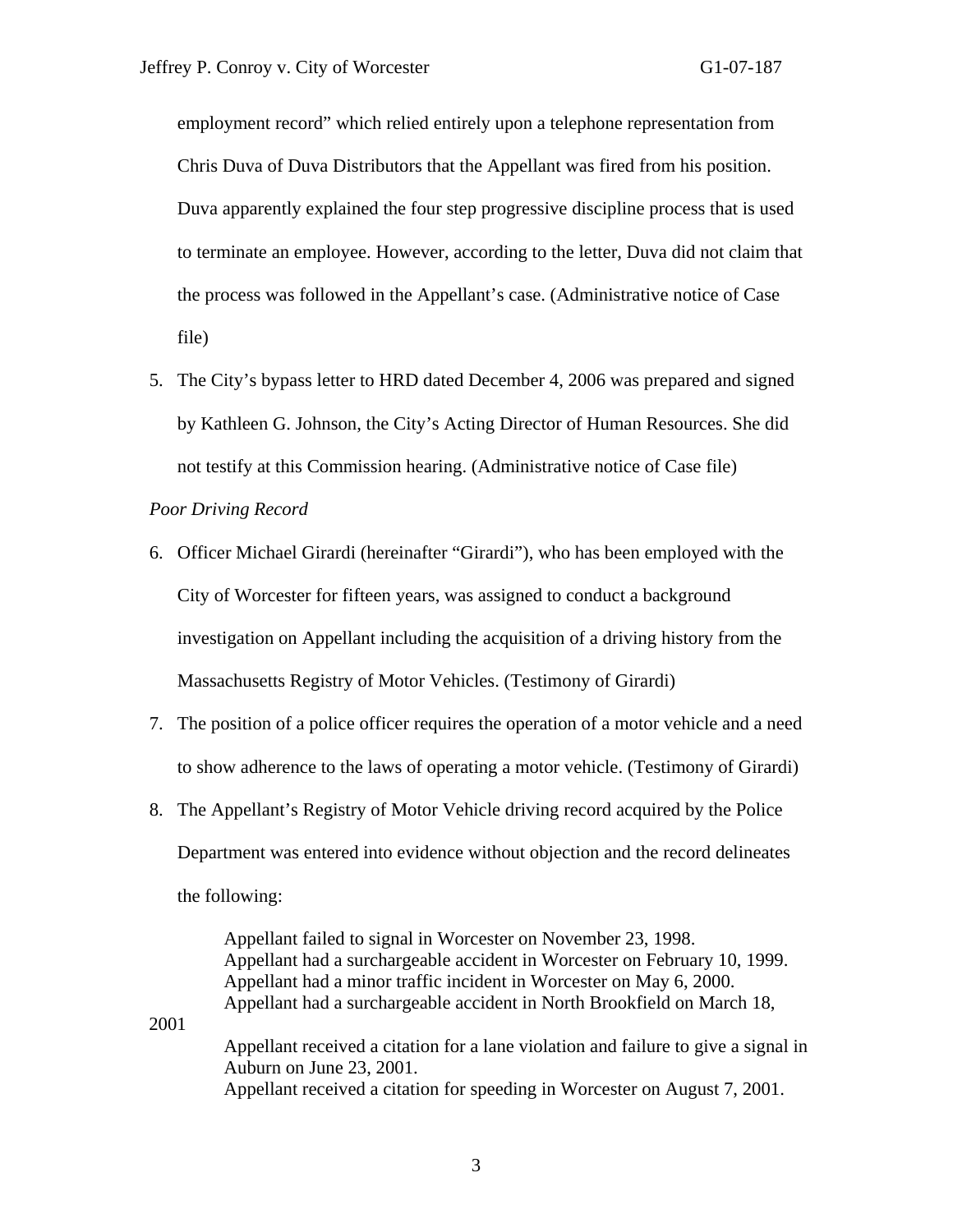Appellant received a citation for speeding in Worcester on August 19, 2001. (RMV Driver History) (Exhibit 1)

- 9. On August 13, 2001 the Appellant was sent correspondence that his license would be suspended for having been involved in 5 surchageable events if the civil penalty was not paid. (Testimony of Girardi and Exhibit 1)
- 10. The Appellant paid the fee on September 18, 2001 to ensure his license would not be suspended. (Testimony of Girardi and Exhibit 1)
- 11. The Respondent took into consideration as factors in the bypass, two traffic violations where Appellant was held **not** responsible. On February, 13, 2001 in Worcester Appellant was held not responsible for speeding, no license, and no registration; and on June 17, 2001 Appellant was held not responsible for a speeding violation in Leicester. (Testimony of Girardi and Exhibit 1)
- 12. Officer Girardi testified that a driving record indicating an individual is held "not responsible" does not mean they are not guilty of the offense; rather, it could merely mean that the police officer who issued the citation failed to appear in court or the judge found there was not enough evidence and dismissed the case. (Testimony of Girardi)
- 13. Officer Girardi explained the importance as a police officer to drive a cruiser safely, responsibly and in compliance with the laws. (Testimony of Girardi)
- 14. The Appellant does not contest his driving history (except for some duplication due to delayed payment of fines or fees), but contends that the staleness or length of time since his last incident should have been taken into consideration when Respondent completed their bypass background investigation in October of 2006. (Testimony of Appellant and Girardi)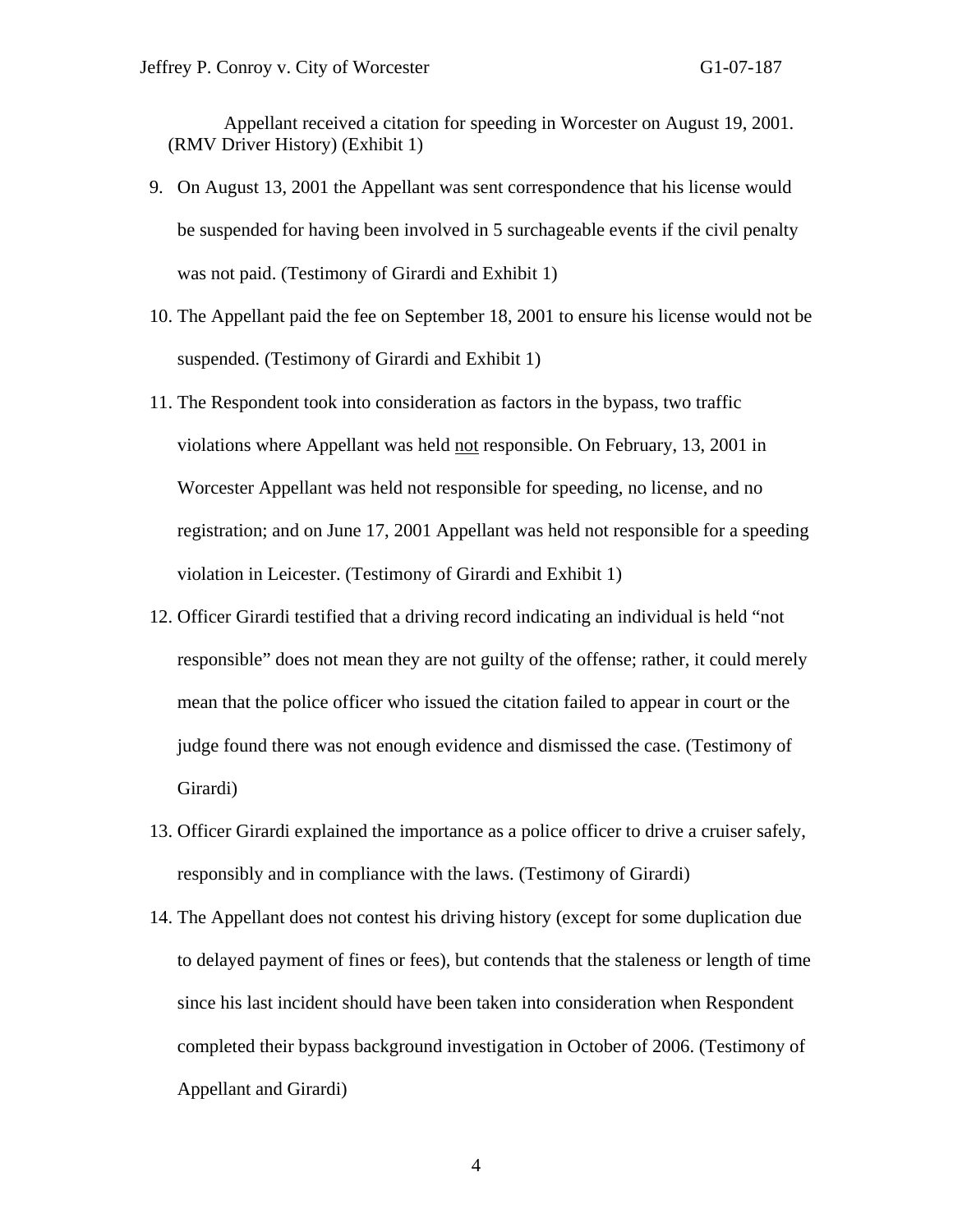- 15. Officer Girardi admitted that it is "confusing" to read the Registry of Motor Vehicles' driving records as an initial incident may result in several duplicative or subsequent entries due to non payment or late payment of fines or fees. (Testimony of Girardi)
- 16. The Appellant's last motor vehicle incident occurred in 2001.(Testimony of Appellant and Exhibit 1)
- 17. The Appellant served previously in the Marine Reserves and entered into active duty in September of 2001 where he was frequently chosen as a driver of military vehicles. (Testimony of Appellant)
- 18. The Appellant was "[r]esponsible for the combat readiness/accountability/maintenance of all personnel, weapons, and equipment of the squad"; and "[P]atrolled the Red Zone with the battalion's Military Training Teams…" (Exhibit 5)
- 19. In 2002 the Appellant received a certificate for satisfactorily completing a twelve (12) hour explosive driver course by the Department of the Navy. (Exhibit 2)
- 20. The Appellant also completed an AAA driver improvement program in 2002. (Exhibit 4)
- 21. In 2003 the Appellant issued an Incidental Operator's license in Japan. (Exhibit 3)
- 22. In 2004 the Appellant was issued a license from Base Motor Transport to operate a five (5) ton capacity "Comm" vehicle. (Exhibit 3)
- 23. In 2005 it was noted by a reviewing officer that the Appellant had "grown immensely as a leader, problem solver and decision maker in his time in [his] command." The Appellant "…was unhesitatingly trusted by his chain of command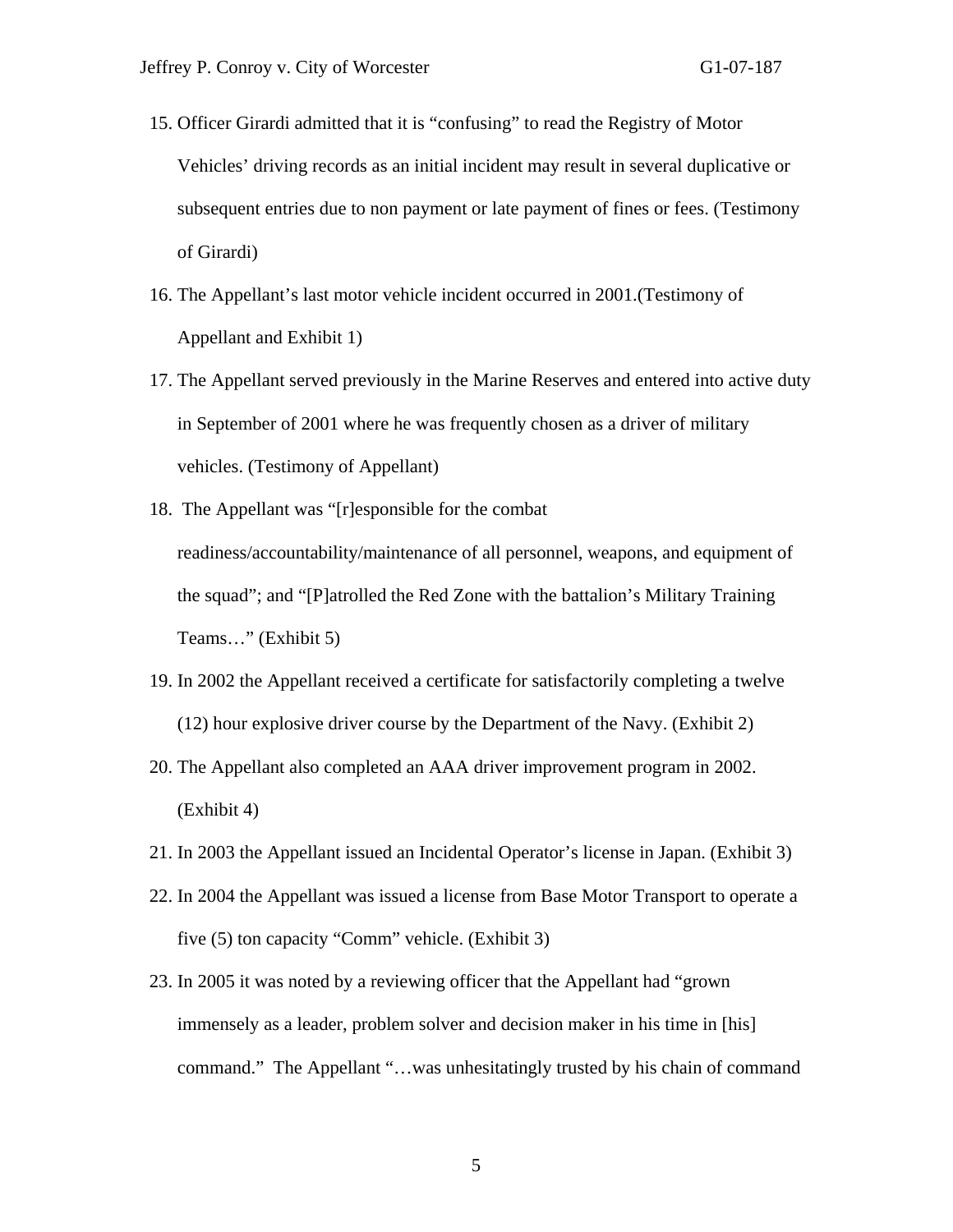and his subordinates to perform under pressure and his decisions were never secondguessed." (Exhibit 5)

24. The Appellant was honorably discharged from active duty with the marines in November 2005, and went on reserve duty until 2009 with a Joint Service Commendation medal, Meritorious Mast Citation and a Certificate of Good Conduct. (Testimony of Appellant and Exhibit 7-9)

### *Poor Employment History*

- 25. The Respondent claims that it contacted Appellant's prior employer, Chris Duva of Duva Distributors via telephone, who indicated that the Appellant was terminated from his position because he was young and had a hard time adjusting to flex-hours. Chris Duva explained that in order to be terminated from their company, there is a four step process: 1) oral reprimand, 2) written warning, 3) suspension, and 4) termination. However, Girardi did not testify that Duva informed him that the progressive discipline process was followed in the Appellant's case. Girardi did not testify that he either requested or received any documentation or other corroboration that the process was followed in the Appellant's case. (Testimony of Girardi)
- 26. The Respondent did not request nor receive any physical documentation of written warnings or suspensions Appellant may have received while employed with Duva Distributors. The telephone conversation between Officer Girardi and Duva Distributors was all only negative employment information.(Testimony of Girardi)
- 27. The Appellant conceded in his testimony that he was terminated from Duva Distributors for arriving late to the job, but prior to being terminated he was never reprimanded in any way. He was not notified orally or in writing that his job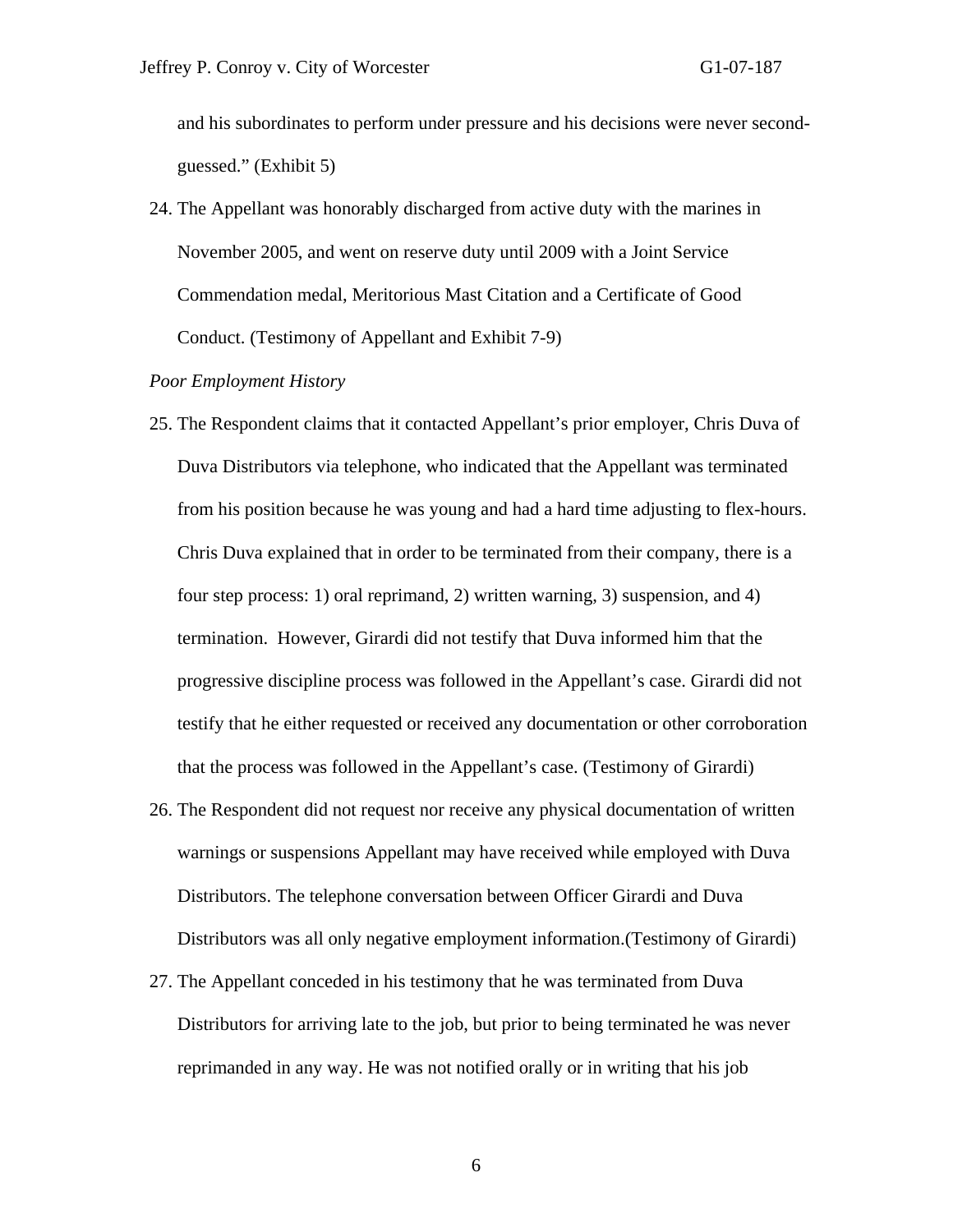performance was lacking in any way. He was under the impression at the time of his termination that his employer thought he was an okay employee. (Testimony of Appellant)

- 28. Duva Distributors was not the most current employment position the Appellant held at the time of Respondent's background investigation. The Appellant began working for Haddad Auto-detail in May of 2006. (Testimony of Appellant)
- 29. The Respondent did not speak with Appellant's then current employer at the time of the bypass background investigation. (Testimony of Appellant)
- 30. The Appellant entered into evidence three positive written recommendations from three prior employers (i.e, Haddad Auto Detail, Widoff's Bakery, and Oscar's Super Coin-Op). (Exhibits 11-13)
- 31. The Appellant testified in a straight-forward manner agreeing with Officer Girard's testimony in several areas. I found his statements unhesitant and ringing true. I find him to be a credible witness. (Testimony and demeanor of Appellant)

## **CONCLUSION**

 The Respondent, City of Worcester has not met its burden of proof and failed to establish that it was reasonably justified in exercising its discretionary power in bypassing the Appellant for appointment to the position of permanent police officer.

 The role of the Civil Service Commission is to determine "whether the Appointing Authority has sustained its burden of proving that there was reasonable justification for the action taken by the appointing authority." Cambridge v. Civil Service Comm'n, 43 Mass. App. Ct. 300, 304 (1997). Reasonable justification means the Appointing Authority's actions were based on adequate reasons supported by credible evidence,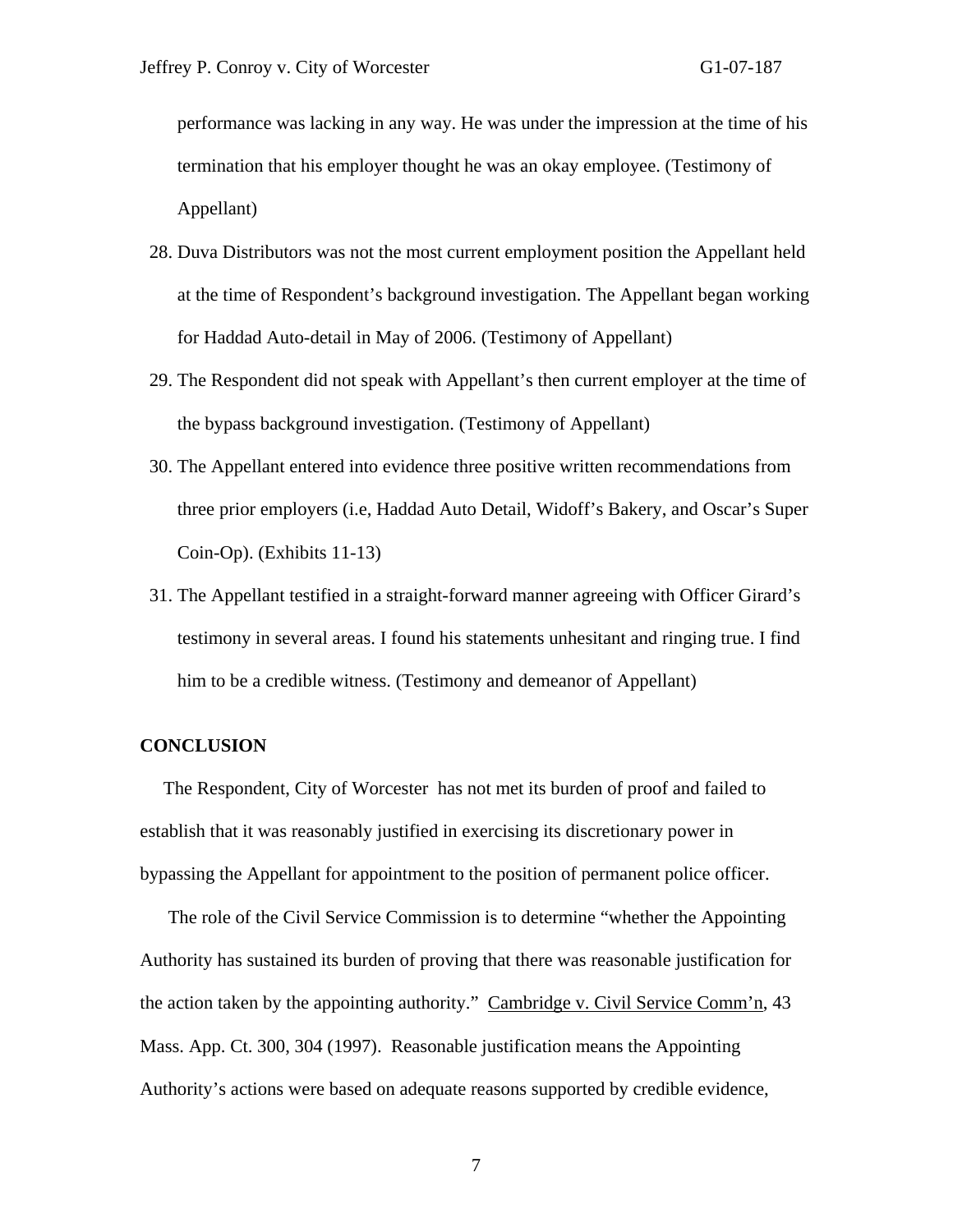#### Jeffrey P. Conroy v. City of Worcester G1-07-187

when weighed by an unprejudiced mind, guided by common sense and by correct rules of law. Selectmen of Wakefield v. Judge of First Dist. Ct. of E. Middlesex, 262 Mass. 477, 482 (1928). Commissioners of Civ. Serv. v. Mun. Ct. of the City of Boston, 359 Mass. 214 (1971). G.L. c. 31, § 2(b) requires that bypass cases be determined by a preponderance of the evidence. A "preponderance of the evidence test requires the Commission to determine whether, on a basis of the evidence before it, the Appointing Authority has established that the reasons assigned for the bypass of an Appellant were more probably than not sound and sufficient." Mayor of Revere v. Civil Service Commission, 31 Mass. App. Ct. 315 (1991). G.L. c. 31, § 43.

 Appointing Authorities are obligated to exercise sound discretion when choosing individuals from a certified list of eligible candidates on a civil service list. The issue for the Commission is "not whether it would have acted as the appointing authority had acted, but whether, on the facts found by the commission, there was reasonable justification for the action taken by the appointing authority in the circumstances found by the commission to have existed when the Appointing Authority made its decision." Watertown v. Arria, 16 Mass. App. Ct. 331, 332 (1983). *See* Commissioners of Civ. Serv. v. Mun. Ct. of Boston, 369 Mass. 84, 86 (1975) and Leominster v. Stratton, 58 Mass. App. Ct. 726, 727-728 (2003). However, personnel decisions that are marked by political influences or objectives unrelated to merit standards or neutrally applied public policy represent appropriate occasions for the Civil Service Commission to act. Cambridge, 43 Mass. App. Ct. at 304. The entirety of the credible evidence, taken as a whole is measured in terms of adequate reasons with the application of common sense. The Appointing Authority's burden of proof by a preponderance of the evidence is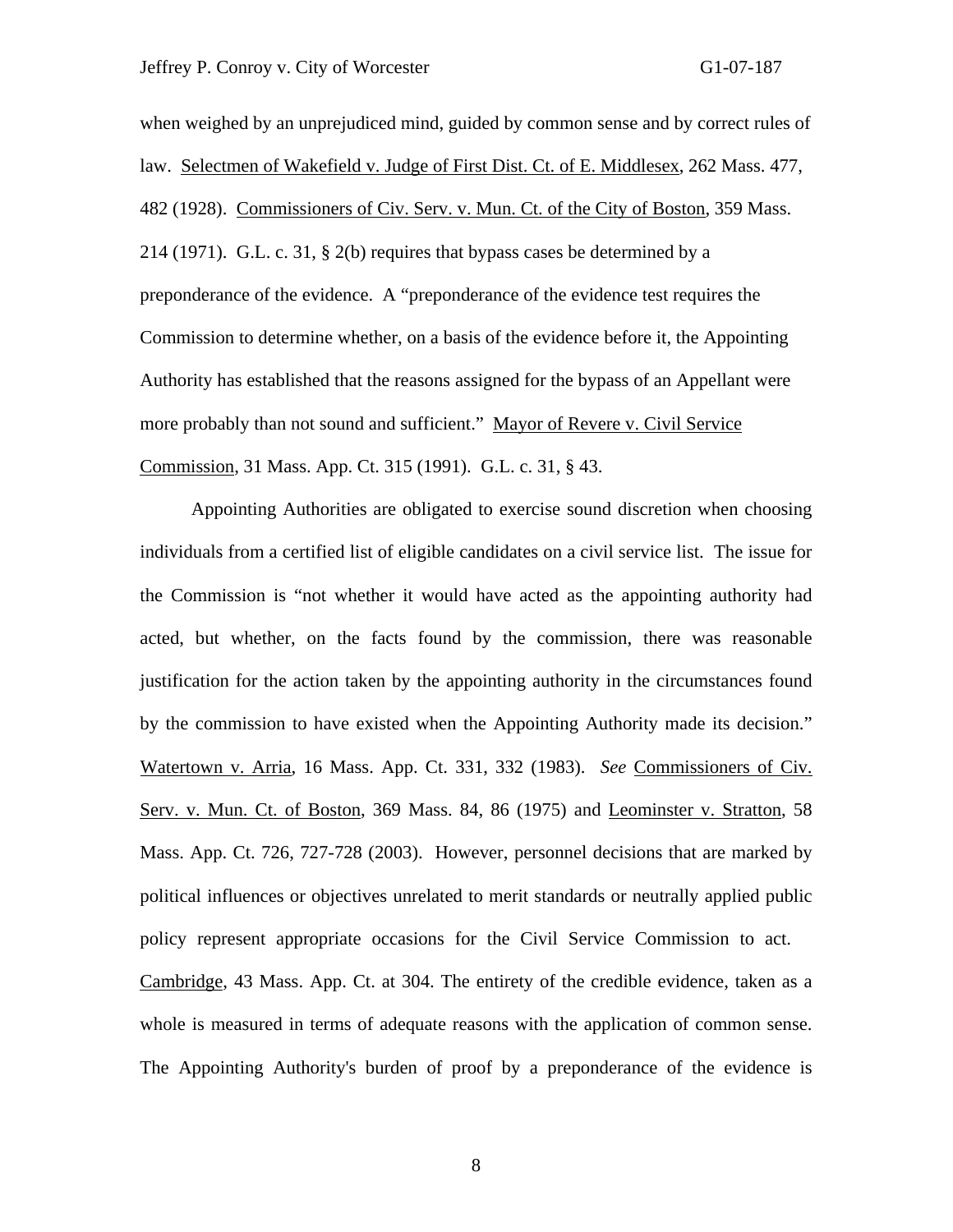satisfied "if it is made to appear more likely or probable in the sense that actual belief in its truth, derived from the evidence, exists in the mind or minds of the tribunal notwithstanding any doubts that may still linger there." Tucker v. Pearlstein, 334 Mass. 33, 35-36 (1956).

*The greater amount of credible evidence must in the mind of the judge be to the effect that such action 'was justified,*' in order that he may make the necessary finding. . . .[*I]f on all the evidence his mind is in an even balance or inclines to the view that such action was not justified, then the decision under review must be reversed. The review must be conducted with the underlying principle in mind that an executive action, presumably taken in the public interest, is being re-examined.* The present statute is different in phrase and in meaning and effect from [other laws] where the court was and is required on review to affirm the decision of the removing officer or board, 'unless it shall appear that it was made without proper cause or in bad faith.'

Selectmen of Wakefield v. Judge of First Dist. Ct., 262 Mass. 477, 482 (1928) (*emphasis*

*added*) The Commission must take account of all credible evidence in the administrative record, including whatever would fairly detract from the weight of any particular supporting evidence. See, e.g., Massachusetts Ass'n of Minority Law Enforcement

Officers v. Abban, 434 Mass 256, 264-65 (2001)

## *Poor Driving Record*

 The only circumstance as a reason for bypass, which the Respondent proved, was the poor driving history of the Appellant; however, this bypass reason is substantially mitigated when taking into consideration subsequent substantiated rehabilitation and the amount of time that had lapsed from the date of Appellant's last motor vehicle incident to the time the background investigation was done.

 It is unreasonable for Respondent to conclude that the incidences on Appellant's driving record exemplify a current lack of ability to adherence to the laws of operating a motor vehicle, given the intermediate events. The background investigation on Appellant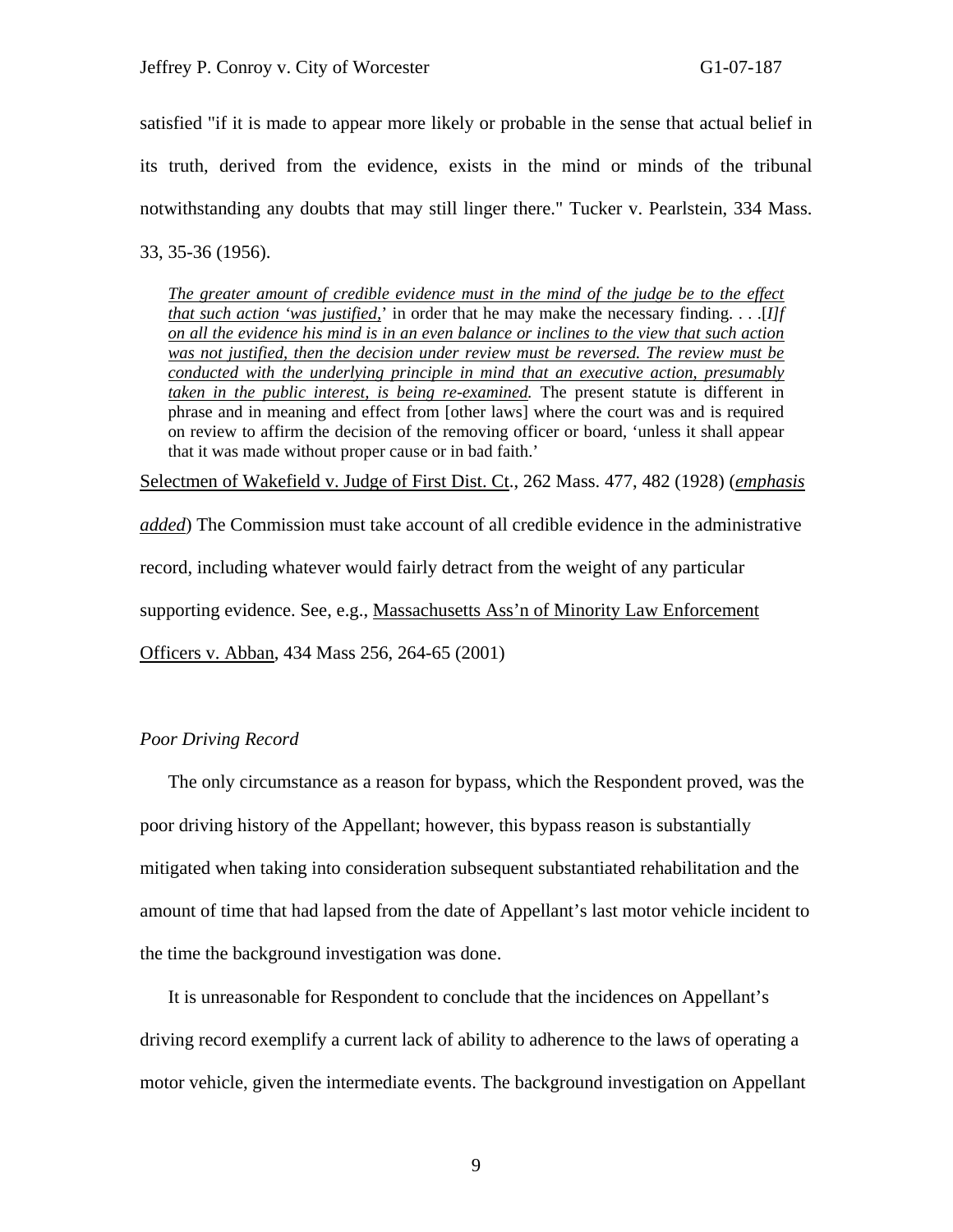was completed in 2006, five (5) years after his last minor traffic offense in 2001. There is ample time over the course of a five year span to rehabilitate an individual's immature behavior, and this rehabilitation was reflected in the Appellant's actions and service in the marines. During that time, Appellant was issued a license to operate military vehicles as well as completing an explosive driving course through the military, and a driver improvement program through AAA in 2002. Appellant has not been involved in any motor vehicle incidences since 2001 and served commendably in active duty in the U.S. Marines who has determined he is able to safely operate a vehicle in the pursuit of the protection of other's safety. Consequently, a common sense determination under the totality of circumstances and the evidence would not disqualify the Appellant to be a police officer.

### *Poor Employment Record*

 The Commission finds that the poor employment record the Appointing Authority proffered as a reason for bypass is neither justified nor substantiated. The City did not request nor receive any documentation or other corroboration that the Appellant had received any notice of poor performance from Duva Distributors, prior to his termination. A limited telephone conversation with an unknown person is a poor method of accurately and reliably determining a prior employee's work performance. Chris Duva did not claim in the telephone conversation that the four step progressive discipline process had been applied in the Appellant's termination. The failure of the City to provide any documentation or other corroboration of the hearsay telephone conversation renders that conversation unreliable. The Appellant, a credible witness effectively refuted the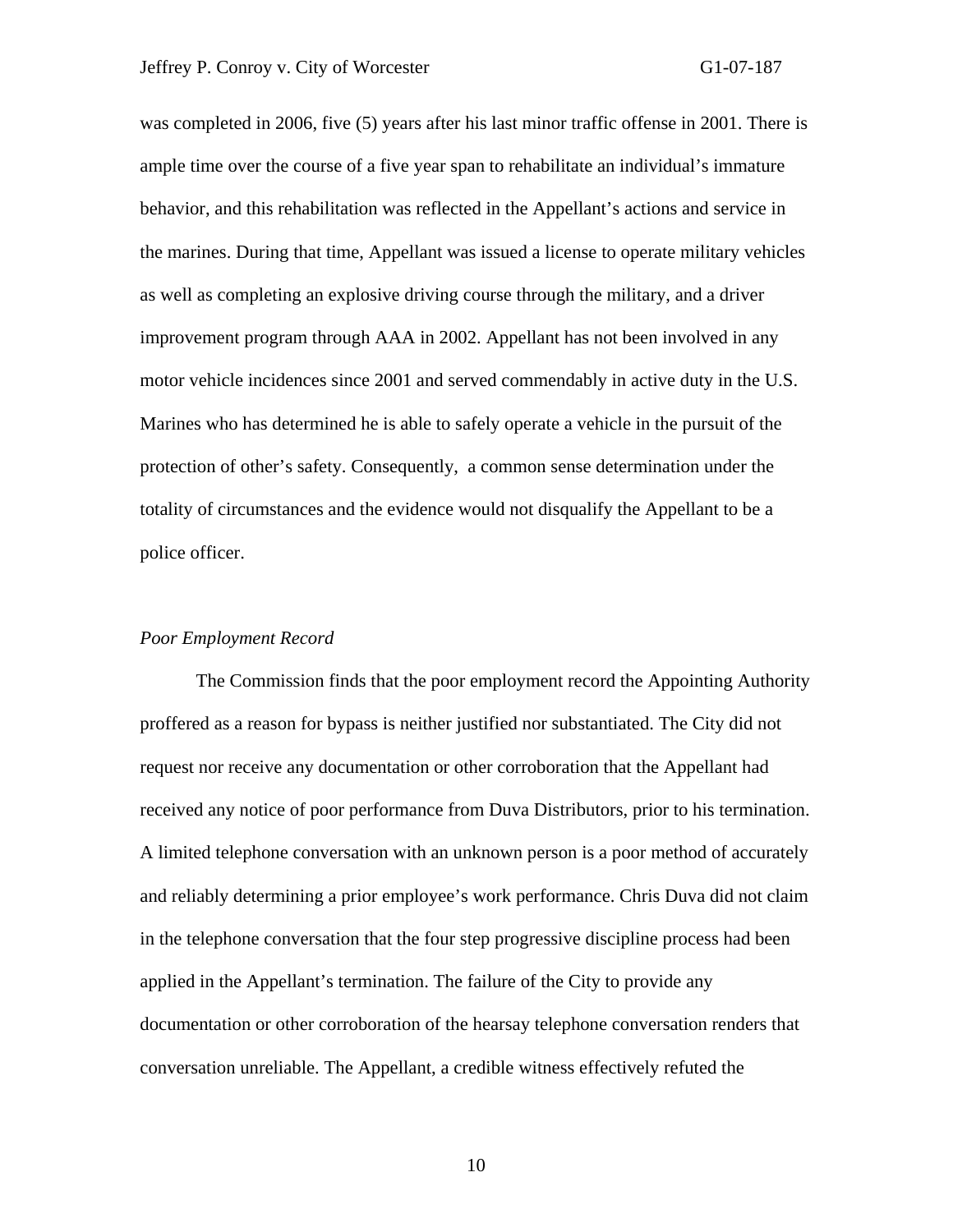#### Jeffrey P. Conroy v. City of Worcester G1-07-187

substance of the conversation, other than being fired for being late for work one time. The poor employment record related to Duva Distributors is not supported by the credible and reliable evidence in the record. Further, the City of Worcester failed to inquire into Appellant's other positions of employment. Appellant was employed with Haddad Auto Detail at the time of the background investigation, yet Respondent did not contact Haddad Auto Detail. As indicated by three written references entered into evidence, the Appellant had at least two other previous employment positions that Respondent chose not to contact. It appears that the only employer Respondent contacted via telephone was Chris Duva of Duva Distributors. The Appellant gave a plausible and believable explanation of the circumstances which caused him to lose that job.

 The City of Worcester has also failed to sufficiently support the claim that Appellant withheld information pertaining to his employment termination with Duva Distributors. Mr. Duva informed Respondent during their telephone conversation, that in order for an employee to have been terminated from his company, employees would have to follow a four-step progressive discipline process including receiving an oral reprimand, a written reprimand, and a suspension before being terminated. Conversely, Appellant testified that no such process was applied to him prior to being terminated. Appellant was under the belief that Duva Distributors thought he was an okay employee up until the time of his termination (as a result of his being late to work). The Respondent did not request, nor receive, any documentation from Duva Distributors demonstrating that a four-step progressive discipline process had been followed. More importantly, Respondent did not subpoena Mr. Duva to be a witness at the hearing to corroborate Respondent's assertions.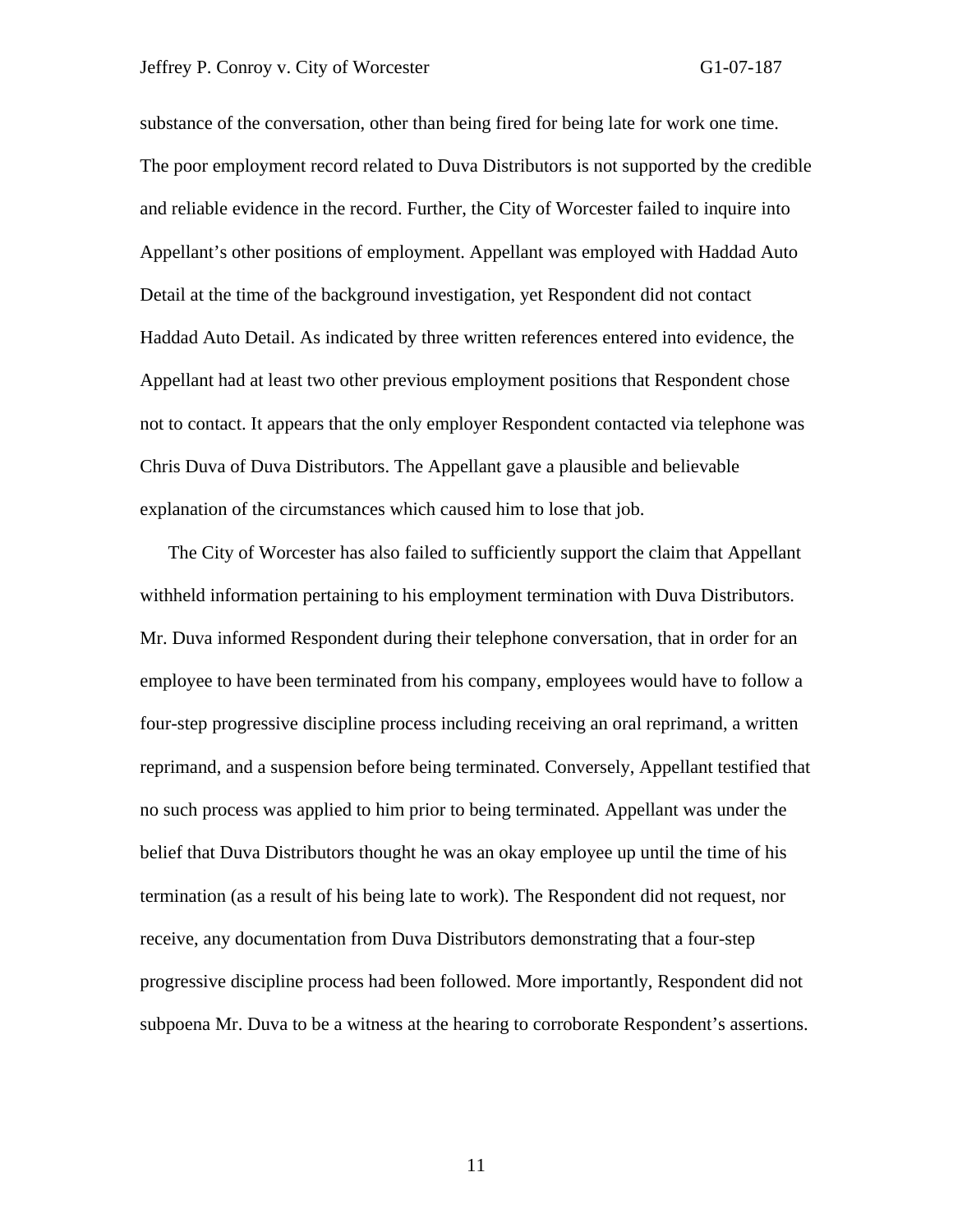It is the function of the hearing officer to determine the credibility of the testimony presented before him. See Embers of Salisbury, Inc. v. Alcoholic Beverages Control Comm'n, 401 Mass. 526, 529 (1988); Doherty v. Retirement Bd. of Medford, 425 Mass. 130, 141 (1997). See also Covell v. Dep't of Social Services, 439 Mass. 766, 787 (2003); (In cases where live witnesses giving different versions do testify at an agency hearing, a decision relying on an assessment of their relative credibility or reliability cannot be made by someone who was not present at the hearing); Connor v*.* Connor*,* 77 A. 2d. 697 (1951) (the opportunity to observe the demeanor and appearance of witnesses becomes the touchstone of credibility). Here, the Commission is unable to determine the credibility of Mr. Duva's statements without Mr. Duva's appearing as a witness, thus Respondent's second reason (i.e., poor employment record) to bypass the Appellant remains unsubstantiated.

The Commission, after hearing and pursuant to the powers of relief inherent in Chapter 534 of the acts of 1976, as amended by Chapter 310 of the Acts of 1993, to order the Human Resources Division to take the following action:

 The Civil Service Commission directs that the Human Resources Division and the City of Worcester place Jeffrey P. Conroy's name at the top of the eligibility list for appointment to the position of police officer, so that his name appears at the top of the existing certification. If there is no existing certification and the City of Worcester shall request a certification from HRD, the Appellant's name shall appear at the top of said certification. Therefore this certification shall be used as the next certification requested by the City of Worcester from the Human Resources Division or the City of Worcester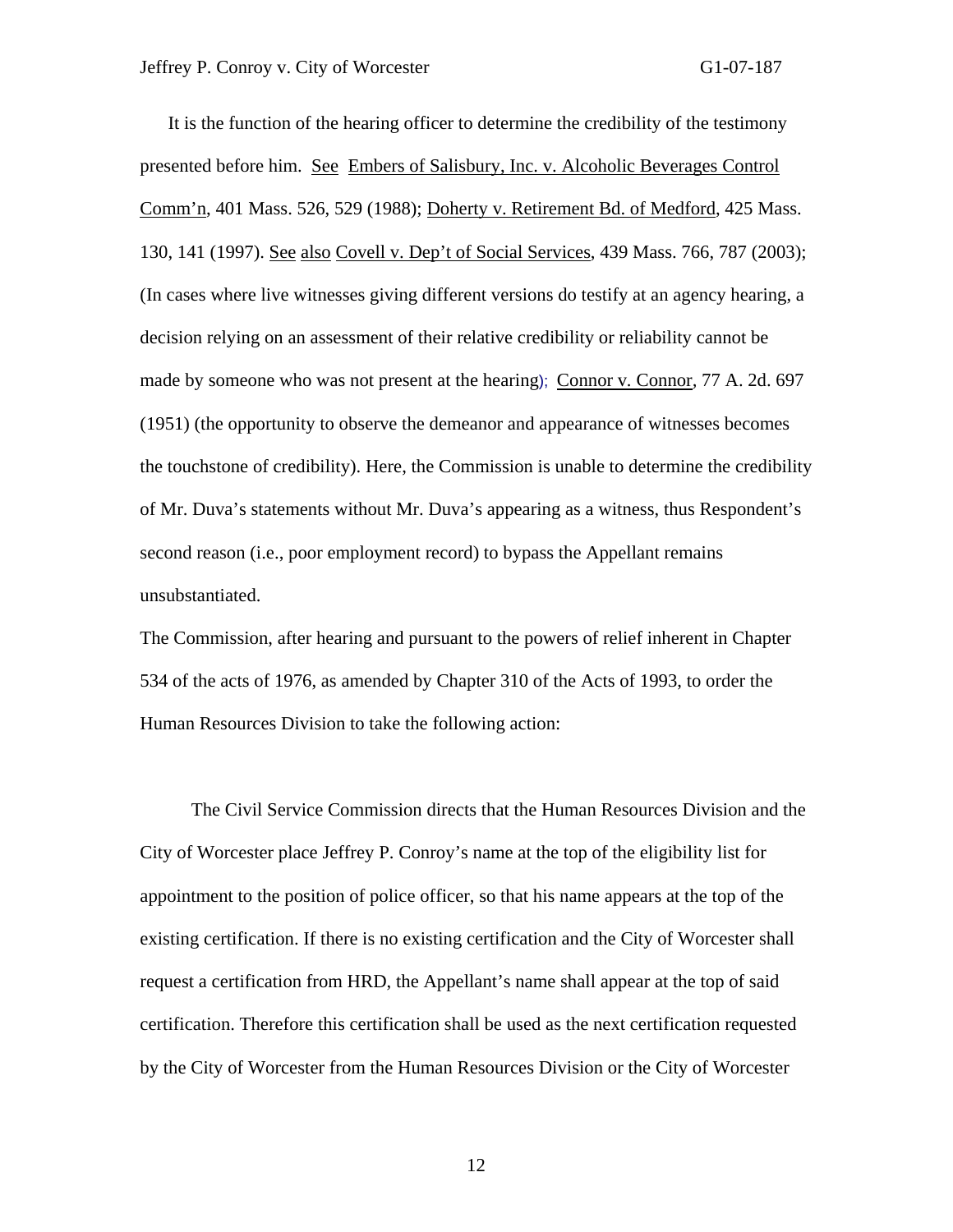and from which the next appointment to the position of police officer in the City of Worcester Police Department shall be made by the Appointing Authority, so that the Appellant shall receive at least one opportunity for consideration. If selected, the Appellant's seniority date in the position of police officer for civil service purposes only shall be the date of this bypass, which appears to be December 4, 2006.

The Respondent shall not use the same reasons for bypass of the Appellant on his next consideration for appointment.

As ordered above the Appellant's appeal, Docket No. G1-07-187 is hereby *allowed.* 

 $\overline{\phantom{a}}$  , and the contract of the contract of the contract of the contract of the contract of the contract of the contract of the contract of the contract of the contract of the contract of the contract of the contrac

Civil Service Commission,

 Daniel M. Henderson, Commissioner

 By 3-2 vote of the Civil Service Commission (Bowman, Chairman - No; Henderson - Yes, Marquis - No, Stein - Yes and Taylor - Yes, Commissioners) on July 23, 2009.

A true record. Attest:

\_\_\_\_\_\_\_\_\_\_\_\_\_\_\_\_\_\_\_\_\_\_\_\_\_\_\_

Commissioner

Either party may file a motion for reconsideration within ten days of the receipt of a Commission order or decision. Under the pertinent provisions of the Code of Mass. Regulations, 801 CMR 1.01(7)(1), the motion must identify a clerical or mechanical error in the decision or a significant factor the Agency or the Presiding Officer may have overlooked in deciding the case. A motion for reconsideration shall be deemed a motion for rehearing in accordance with G.L. c. 30A, § 14(1) for the purpose of tolling the time for appeal.